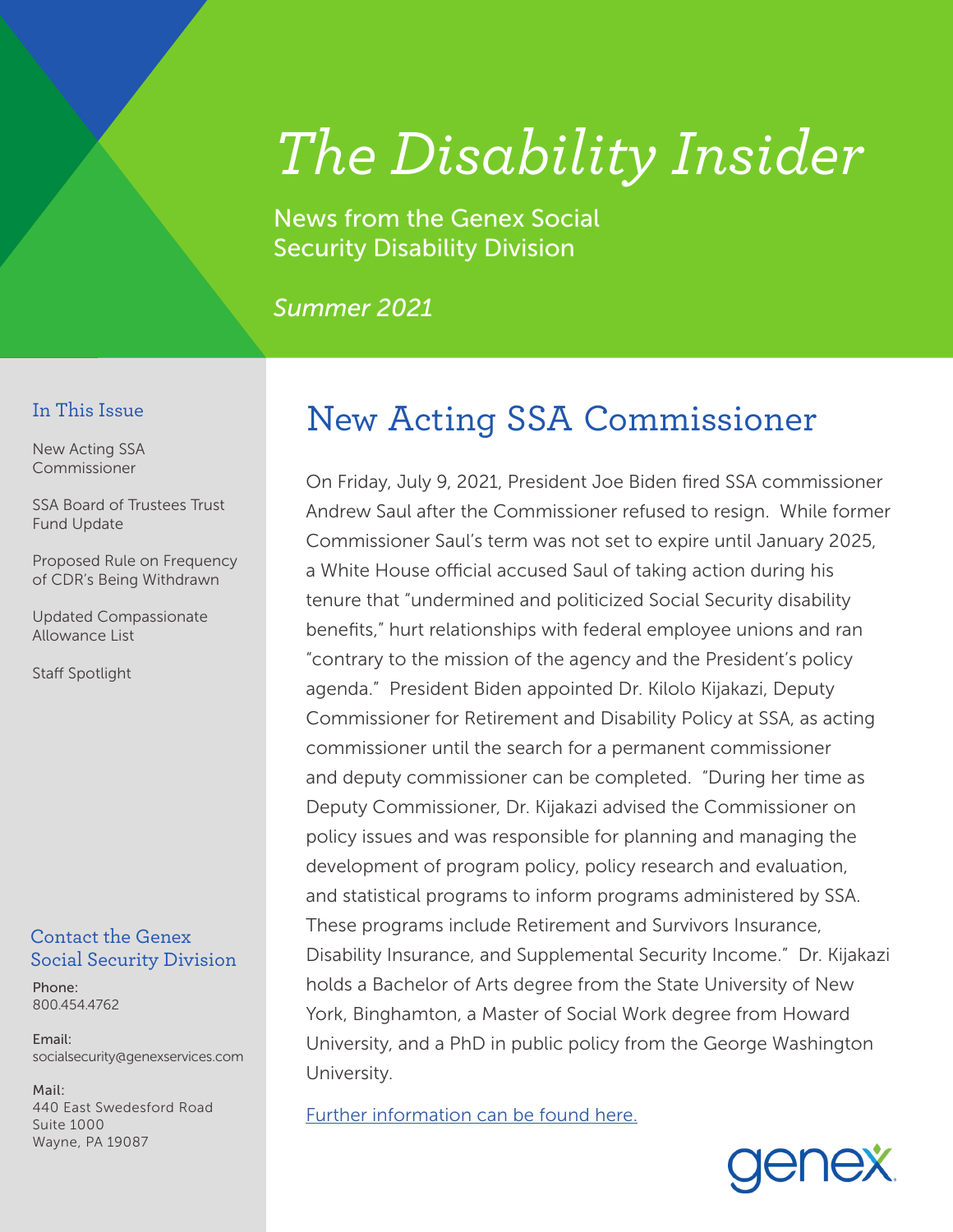# SSA Board of Trustees Trust Fund Update

On August 31, 2021 the Social Security Board of Trustees released its annual report on the long-term financial status of the Old-Age and Survivors Insurance and Disability Insurance (OASI and DI) Trust Funds. "The combined asset reserves of the Old-Age and Survivors Insurance and Disability Insurance (OASI and DI) Trust Funds are projected to become depleted in 2034, one year earlier than projected last year, with 78 percent of benefits payable at that time. The OASI Trust Fund is projected to become depleted in 2033, one year sooner than last year's estimate, with 76 percent of benefits payable at that time. The DI Trust Fund is estimated to become depleted in 2057, eight years earlier than last year's estimate, with 91 percent of benefits still payable."

In the 2021 Annual Report to Congress, the Trustees announced:

• The asset reserves of the combined OASI and DI Trust Funds increased by \$11 billion in 2020 to a total of \$2.908 trillion.

• The total annual cost of the program is projected to exceed total annual income, for the first time since 1982, in 2021 and remain higher throughout the 75-year projection period. As a result, asset reserves are expected to decline during 2021. Social Security's cost has exceeded its non-interest income since 2010.

• The year when the combined trust fund reserves are projected to become depleted, if Congress does not act before then, is 2034 – one year earlier than last year's projection.

At that time, there would be sufficient income coming in to pay 78 percent of scheduled benefits.

Other highlights of the Trustees Report include:

- Total income, including interest, to the combined OASI and DI Trust Funds amounted to \$1.118 trillion in 2020. (\$1.001 trillion from net payroll tax contributions, \$41 billion from taxation of benefits, and \$76 billion in interest)
- Total expenditures from the combined OASI and DI Trust Funds amounted to \$1.107 trillion in 2020.
- Social Security paid benefits of \$1.096 trillion in calendar year 2020. There were about 65 million beneficiaries at the end of the calendar year.
- The projected actuarial deficit over the 75-year long-range period is 3.54 percent of taxable payroll – higher than the 3.21 percent projected in last year's report.
- During 2020, an estimated 175 million people had earnings covered by Social Security and paid payroll taxes.
- The cost of \$6.3 billion to administer the Social Security program in 2020 was a very low 0.6 percent of total expenditures.
- The combined Trust Fund asset reserves earned interest at an effective annual rate of 2.6 percent in 2020.

[Further information can be found here.](https://www.ssa.gov/news/press/releases/2021/?utm_content=pressrelease&utm_)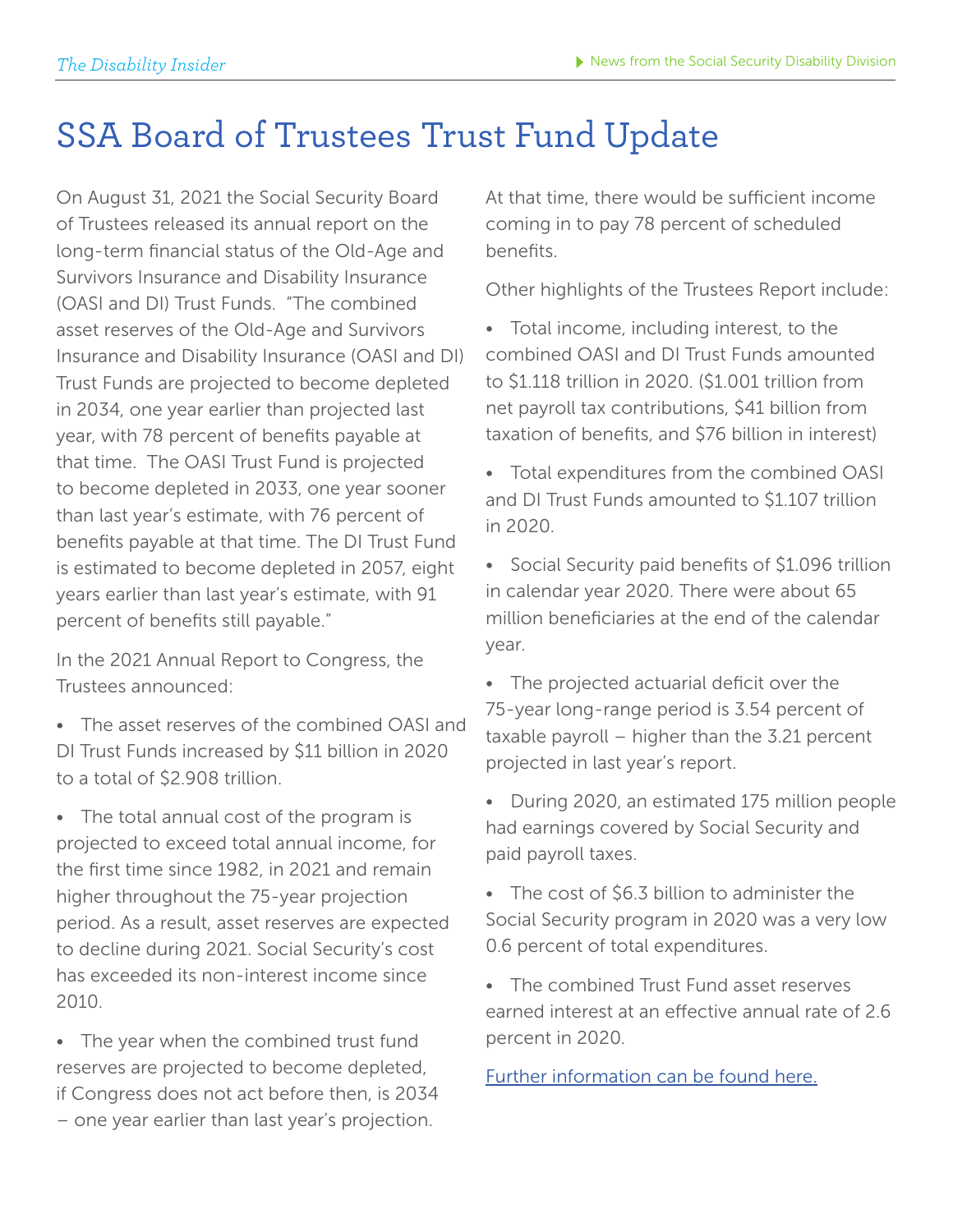#### Updated Compassionate Allowance List

Kilolo Kijakazi, Acting Commissioner of Social Security, announced 8/16/21 that SSA is expanding the list of compassionate allowances to add twelve conditions. Charlevoix Saguenay Spastic Ataxia (ARSACS), Choroid Plexus Carcinoma, CIC-rearranged Sarcoma, Congenital Zika Syndrome, Desmoplastic Mesothelioma, Duchenne Muscular Dystrophy – Adult, Pericardial Mesothelioma, Refractory Hodgkin Lymphoma, Renpenning Syndrome, SCN8A Related Epilepsy with Encephalopathy, SYNGAP1-related NSID, and Taybi-Linder Syndrome will now be considered for passionate allowances, which quickly identify "severe medical conditions and diseases that meet Social Security's standards for disability benefits."

The list of compassionate allowances was started by former SSA commissioner Michael Astrue

inn 2007 to deal with a backlog in cases, now contains a total of 254 conditions. To date more than 700,00 claimants have been approved via this accelerated process.

[Further information about the expansion can be](https://www.ssa.gov/news/press/releases/2021/#8-2021-1)  [found here.](https://www.ssa.gov/news/press/releases/2021/#8-2021-1) [The complete list of conditions can be](https://www.ssa.gov/compassionateallowances/conditions.htm)  [found here.](https://www.ssa.gov/compassionateallowances/conditions.htm) 



### Proposed Rule on Frequency of CDR's Being Withdrawn

On July 28, 2021, the Social Security Administration posted to the federal register that it was withdrawing a Notice of Proposed Rulemaking posted by the previous Commissioner, that would have made continuing disability reviews more frequent for some recipients of disability benefits. "After considering the submitted comments and further feedback provided in the listening sessions, we are withdrawing the proposed rule, Rules Regarding the Frequency and Notice of Continuing Disability Reviews (84 FR 63588, November 18, 2019) (RIN 0960–AI27). We noted our intent to withdraw the proposed rule in our Spring 2021 Unified Agenda of Regulatory and Deregulatory Actions."

[Further information can be found here.](https://www.govinfo.gov/content/pkg/FR-2021-07-28/pdf/2021-15896.pdf
)

*Genex provides this quarterly newsletter to keep you up-to-date on trends within the Social Security Administration. The Disability Insider is a publication of Genex Services, Inc. and is provided as general information and not to be taken as legal advice.*